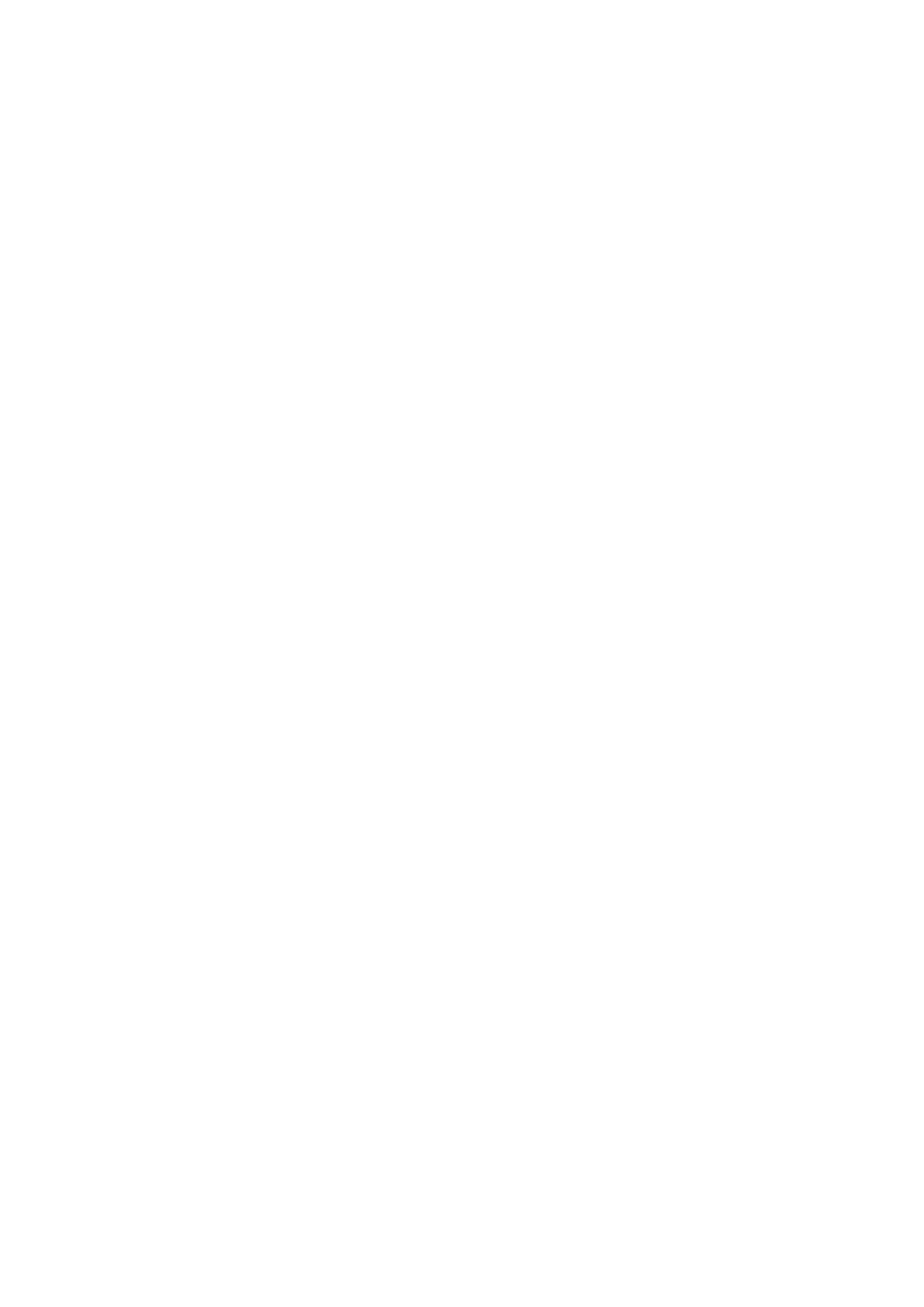## A **BILL** TO

Make provision about the drugs for which persons detained in prisons and similar institutions may be tested.

E IT ENACTED by the Queen's most Excellent Majesty, by and with the advice and consent of the Lords Spiritual and Temporal, and Commons, in this present **B** E IT ENACTED by the Queen's most Excellent Majesty, by and with consent of the Lords Spiritual and Temporal, and Commons, Parliament assembled, and by the authority of the same, as follows:  $-$ 

#### **1 Drugs for which prisoners etc may be tested**

- (1) The Prison Act 1952 is amended as follows.
- (2) In section 16A (testing prisoners for drugs), in subsection (3)—
	- (a) at the end of the definition of "drug" insert "or specified drug";
	- (b) omit the "and" that follows the definition of "prison officer";
	- (c) at the appropriate place insert—

""specified drug" means any substance or product specified in prison rules for the purposes of this section."

- (3) In section 47 (rules for the management of prisons etc), after subsection (3) insert—
	- "(3A) Rules made under this section may specify any substance or product (which is not a controlled drug for the purposes of the Misuse of Drugs Act 1971) in relation to which a person may be required to provide a sample for the purposes of section 16A of this Act."

#### **2 Extent, commencement and short title**

- (1) This Act extends to England and Wales only.
- (2) Section 1 comes into force on such day as the Secretary of State may by order made by statutory instrument appoint.
- (3) An order under subsection (2) may appoint different days for different purposes or different areas.
- (4) This section comes into force on the day on which this Act is passed.

*15*

*20*

*5*

*10*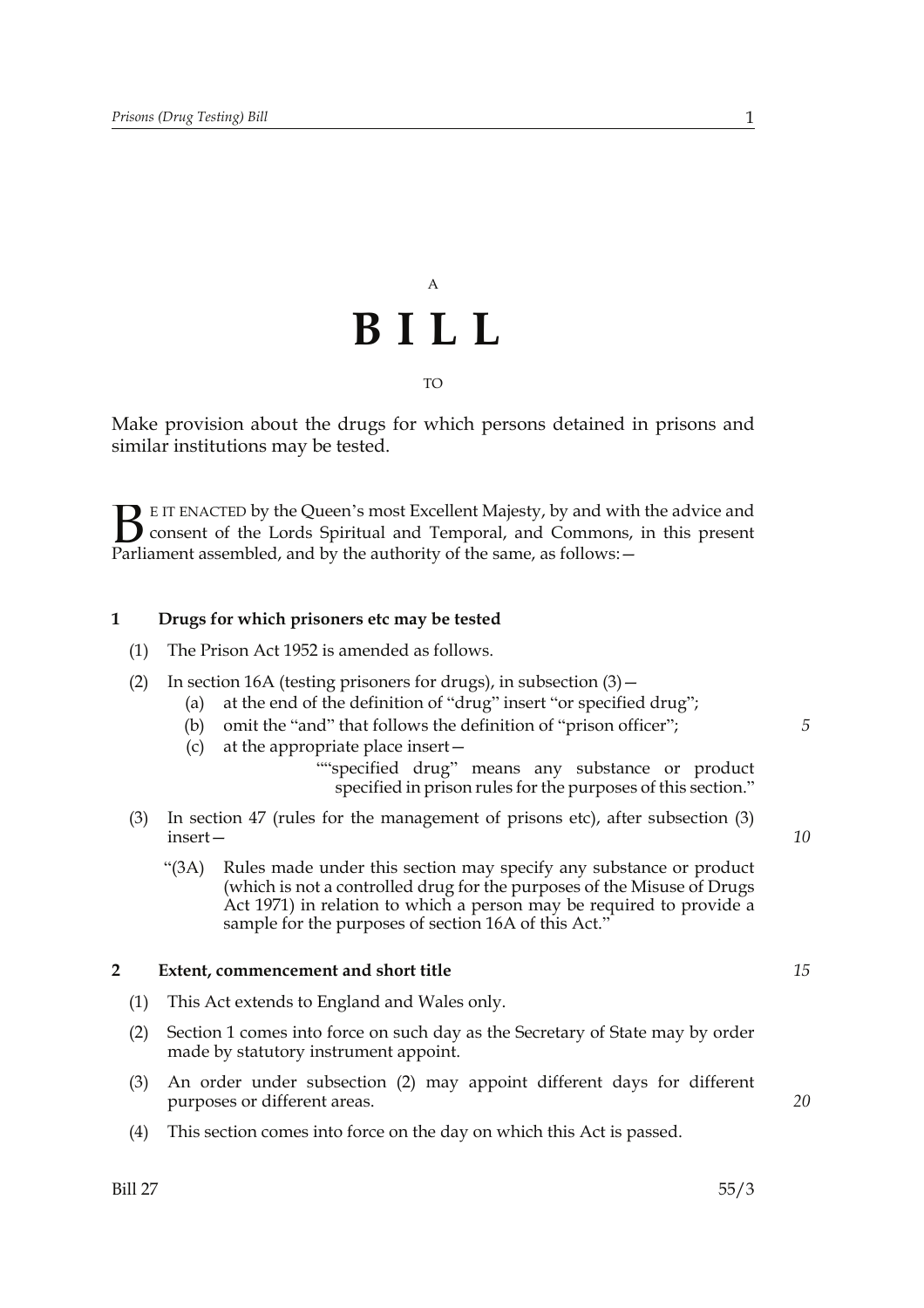(5) This Act may be cited as the Prisons (Drug Testing) Act 2013.